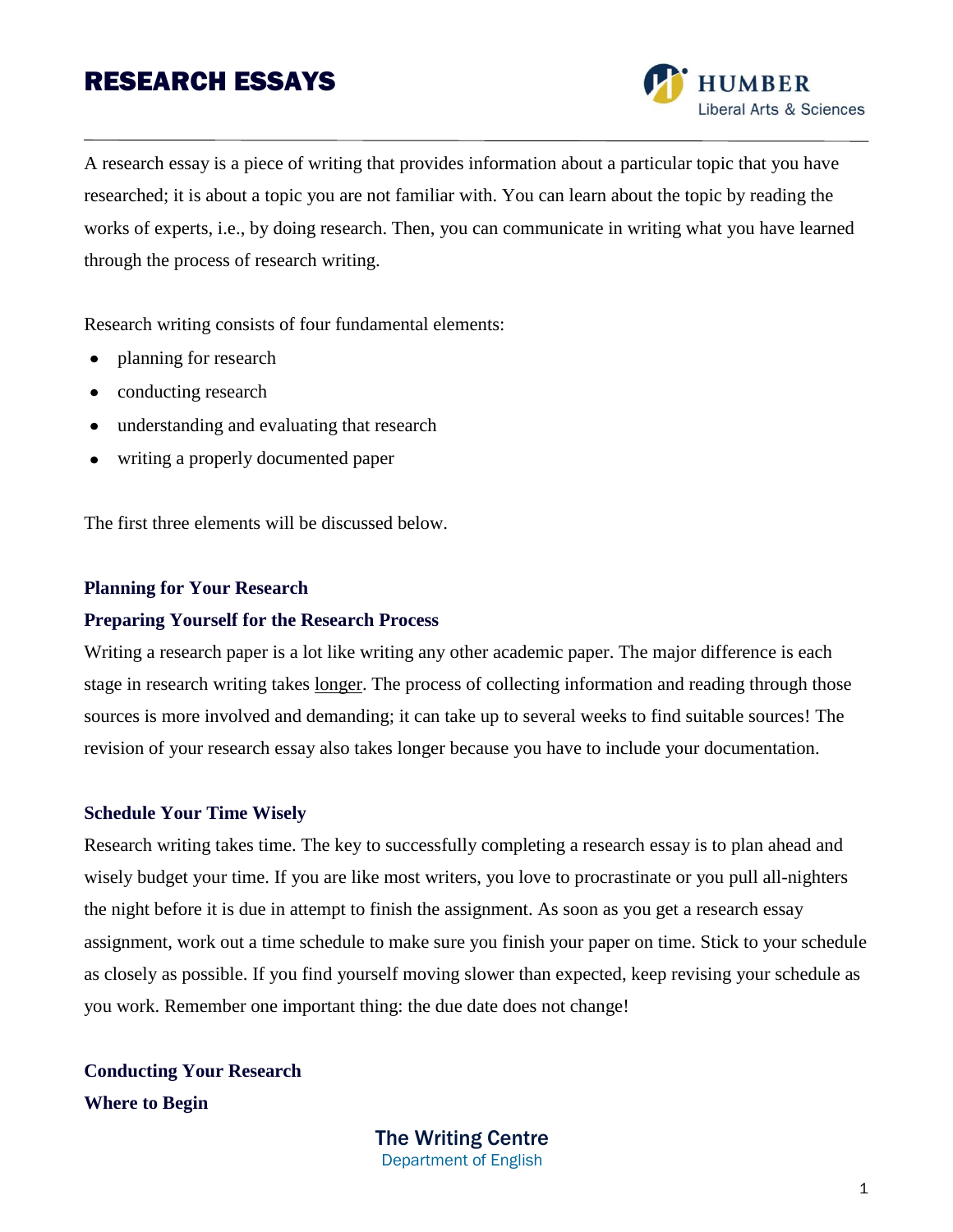

In beginning to gather information for your research essay, you may want to consult books, encyclopedias and the Internet to get a basic overview of information for your topic. Books are an excellent place to start, and although they may not contain the latest research findings, they can help you understand the context of your topic.

A good general encyclopedia – one that has information on all kinds of topics – is another great place to begin your exploration. General encyclopedias do not provide in-depth material on most topics, but they can be very useful for finding factual information and giving you that broad overview that you need.

In addition to books and encyclopedias, you can use the Internet as an exploration tool. You may see many titles and descriptions of websites that sound interesting, but do not spend too much time reading at this stage. Your current goal is to explore your topic, so pick and choose materials that help you toward that goal. Remember to write down or bookmark some web addresses or print out a few of the best articles to use later on.

### **Research Questions**

Once you have a broad overview of your topic, you have an idea of what information you are missing. Ask questions. Having specific "research questions" to answer is an important step in research writing and makes it easier for you to find the sources that will be most useful. These questions will also help you focus on what information you want your essay to contain and how to organize that information. Have you ever heard of the "5 Ws + H"? The "5 Ws" stand for "What?" "Where?" "When?" "Why?" and "Who?". The "H" stands for "How?". Let the "5  $Ws + H$ " guide you in developing your list of research questions.

One way to do this is to make a six-column chart , using the "5Ws+H" as headings. Try to write at least one question about your topic in each column, but do not worry if you have to leave one or more columns blank; the columns you fill in will depend on your topic. Once you have completed the chart and produced a list of research questions, it is time to seek answers to your questions. The library is a great place to find those answers.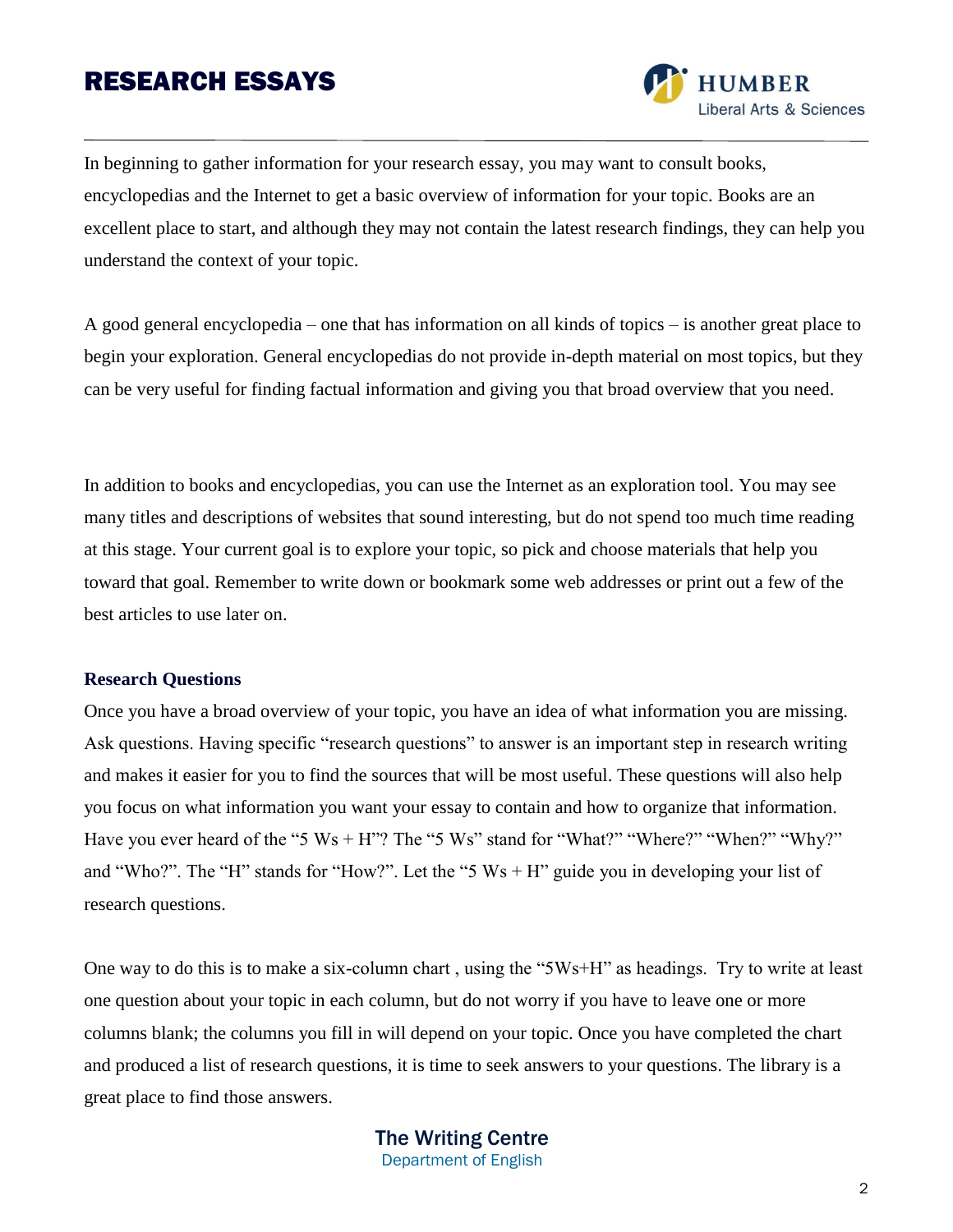

## **The Library Catalogue**

An important part of conducting research is identifying the specific sources to use when you begin taking notes for your essay. The best place to start is the library catalogue, which includes a list of all the books in the library. Consult your librarian if you are unsure of how to use the catalogue.

### **Journal Articles**

In addition to books, journal articles can provide information for your research. One such article is the review article, which summarizes past research on a particular subject and describes the current state of knowledge on the area. It also contains useful references to other articles.

### **Understanding and Evaluating Your Research**

### **Evaluation of Sources**

In the research process, you will come across a wide assortment of resources. However, not all sources are created equal, and not everything you find on your topic will be suitable. The sources considered appropriate for a postsecondary essay are usually classified as "scholarly" literature.

### **Scholarly vs. Popular Sources**

A scholarly journal is one that provides original research on a topic and is written by experts in a given field. Before a scholarly article is published, it must go through the "peer review" process in which it is evaluated by experts in the field in order to ensure that it meets acceptable research standards. A popular article provides opinions and ideas not supported by original research. Most news magazines, such as Time Magazine, are considered to be popular rather than scholarly literature.

#### **Primary vs. Secondary Research**

When evaluating a source, it may be helpful to determine whether it is primary research or secondary research. Primary research presents research or findings that are a form of witness. This means you (the author of your research paper) have conducted original interviews with sources or conducted your own studies. Secondary research is research completed by someone else. It is material that has already been published or broadcasted. Examples include scholarly articles, encyclopedia entries, textbooks, and newspaper or magazine articles.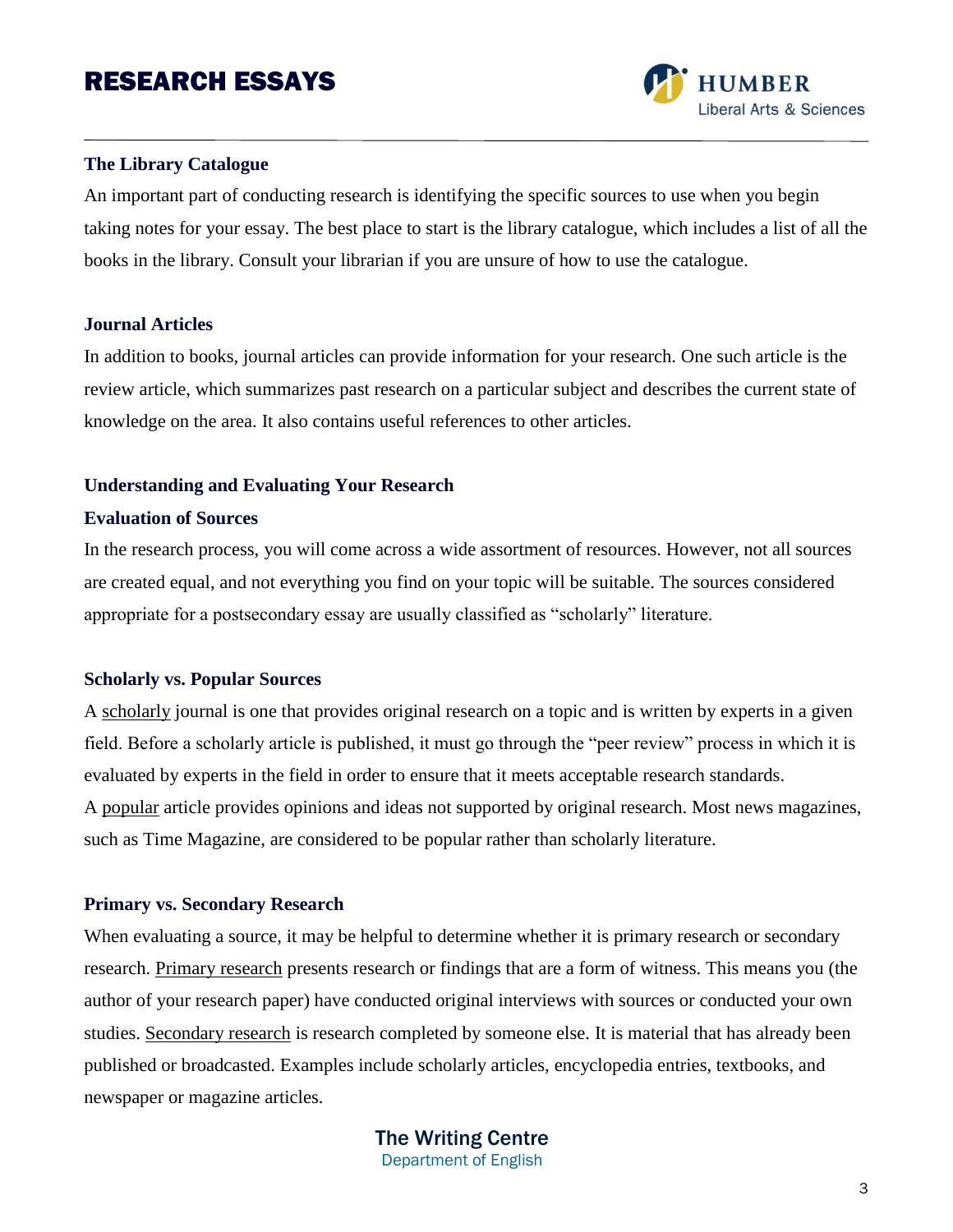

## **Authority**

Authority has to do with the author of the source. Some helpful questions to ask are: Who is the author? Is the article written by an expert? What are the author's academic credentials? What else has this author written? Sometimes information about the author is listed within the article. Other times, you may need to do a bit of digging to get background information on the author. It may be helpful to do an Internet search.

### **Reliability**

You want to know whether the source is reliable, which can be determined based on the book, magazine or journal the source appears in. A reliable source is one that appears in a reputable publication.

## **Timelines**

You will also want to know when a source was published or last updated (for a website). Current information is more likely preferred, although in a number of fields, old works of research, dating back decades and even centuries, are still regarded as trustworthy.

### **Documentation**

Finally, a source with a bibliography and footnotes indicates the author has checked with other sources, which validates the information the author is presenting.

## **Keep Track of Your Sources**

You need to be very careful to avoid plagiarism. To plagiarize is to present another person's words or ideas as your own. Plagiarism is stealing. You can prevent plagiarism by knowing how to document correctly. To document is to provide references of or to acknowledge your sources.

When you write an essay that uses outside sources, you are not expected to document common knowledge or your own thinking about your topic. Common knowledge is information known by a large number of people. As a rule, document any information or fact you did not know before you began your research.